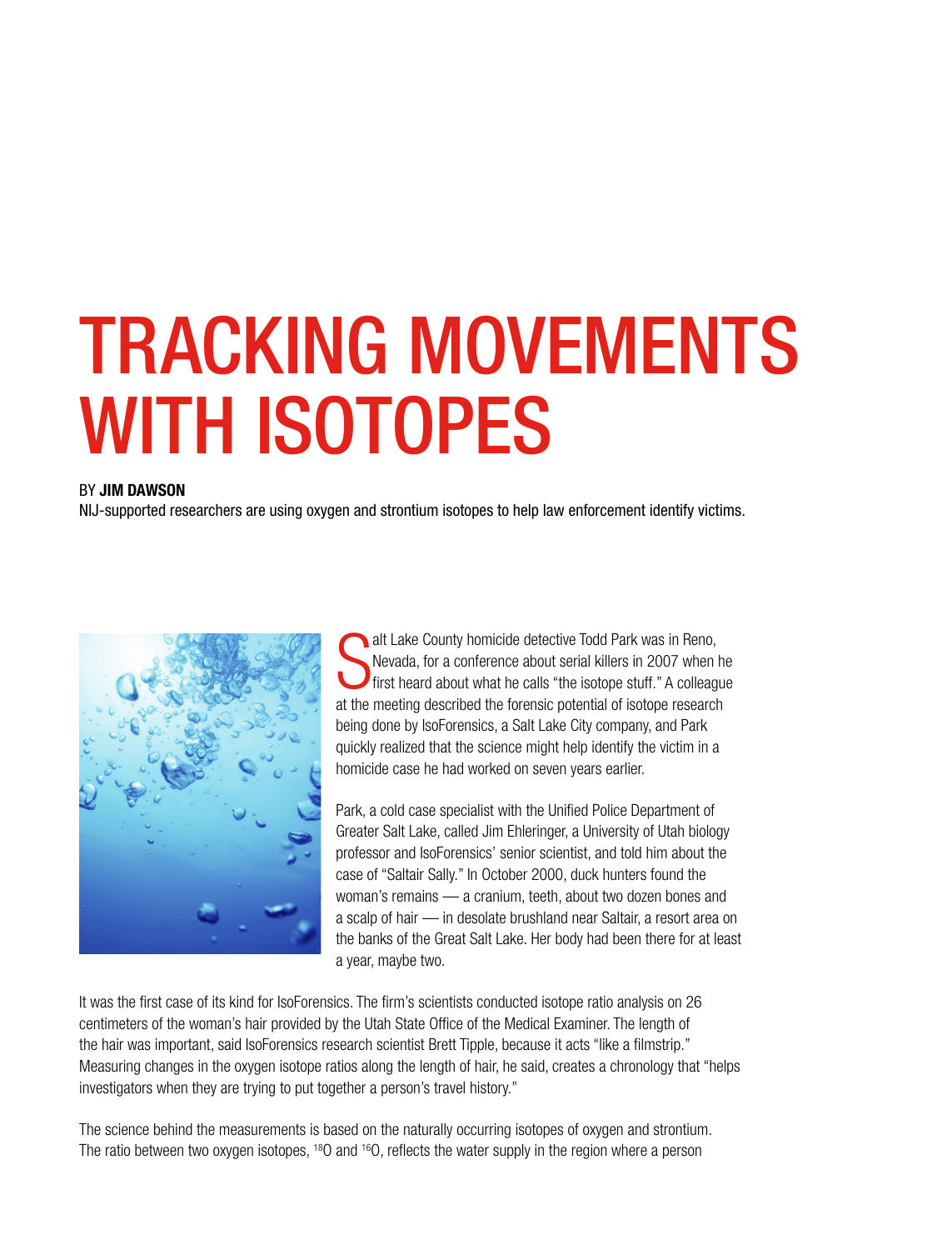lived. Because the ratio differs slightly in different geographic regions based on geologic, climatic and environmental factors, isotopes can be linked to where a person originated. Comparisons of the ratios of two strontium isotopes work in much the same way.

Water is the key in creating a "travel history" from an individual's hair because isotopes found in hair are a reflection of the water that people drink (ingested, in the case of oxygen) and the water in which they bathe or shower (deposited, in the case of strontium). "We are pretty wet animals," Tipple said. "We, as humans, typically get in the shower every day or every evening." Because water isotope ratios are stored in an individual's hair based on the specific geographic region where the person lives, hair analysis can reveal a history of the person's location and movements.

## An Isotope Database

Tipple, whose research has been supported by NIJ since 2011, is developing databases and models to help accurately link isotope ratios to the geographical region from which they come. His current work is focused on developing strontium ratio comparisons that "more precisely describe the recent region of origin of humans through chemical analysis of scalp hair." Strontium ratios reflect water that is associated with rock in a region and can provide more specific location information when coupled with oxygen isotopes.

Tipple also is developing a database and model to better predict region-of-origin information based on oxygen isotope ratios. Because oxygen isotopes come mainly from precipitation, Tipple said, it is possible to model regional differences by knowing where precipitation comes from in the regions. Although that holds true for rural areas where people drink local water, he noted, it is not necessarily true for big cities, where most people live.

"Most humans live in cities," he said, "and in cities, we manage water supplies. So if you lived in a rural area and drank from a well, then the initial model [of making predictions from precipitation sources] would work well. But in cities, the water may not be from that local area. We've been focusing on the

western United States because out here, water can be transported very long distances to feed the cities."

If the tap water that people in cities use does not reflect the local geology, then the isotopic geolocation process becomes problematic. To overcome that issue, Tipple is creating water and hair isotope landscapes, or "isoscapes," by taking hundreds of water and hair samples from six major metropolitan areas in the western U.S., including Los Angeles, San Francisco and Phoenix.

The forensic reason for developing a database on isotope ratios that reflect specific metropolitan area water supplies is clear, he said: "If you find somebody on the side of the road, the odds are they are going to be from a major city." If water for that city is transported in from a long distance away, the isotope ratio location will not be of much help to a forensic investigator.

"Our ultimate goal is to get all of the metropolitan isotope information into a database, and when an analysis is done, the database comes back with information of where the person has been," Tipple said. "We are at the very early stages of that right now."

# Identifying the Victims

As Tipple works to increase the specificity of isotope ratio information, IsoForensics continues to help law enforcement officials identify victims. "We have cases in Nevada and Georgia," Tipple said. "A lot of times, it is detectives at the end of their careers, and they come to us with the cases that are haunting them. They want to do something to try to solve these cases."

The oxygen isotope data from Saltair Sally's hair proved to be the lead that Park needed to finally identify the woman. The isotope ratio analysis revealed that she had moved in and out of the Salt Lake City area at least two times in the 22 months prior to her death. The analysis also showed that when she left Utah, she had traveled to an area that matched the water of the Northwest region of the country.